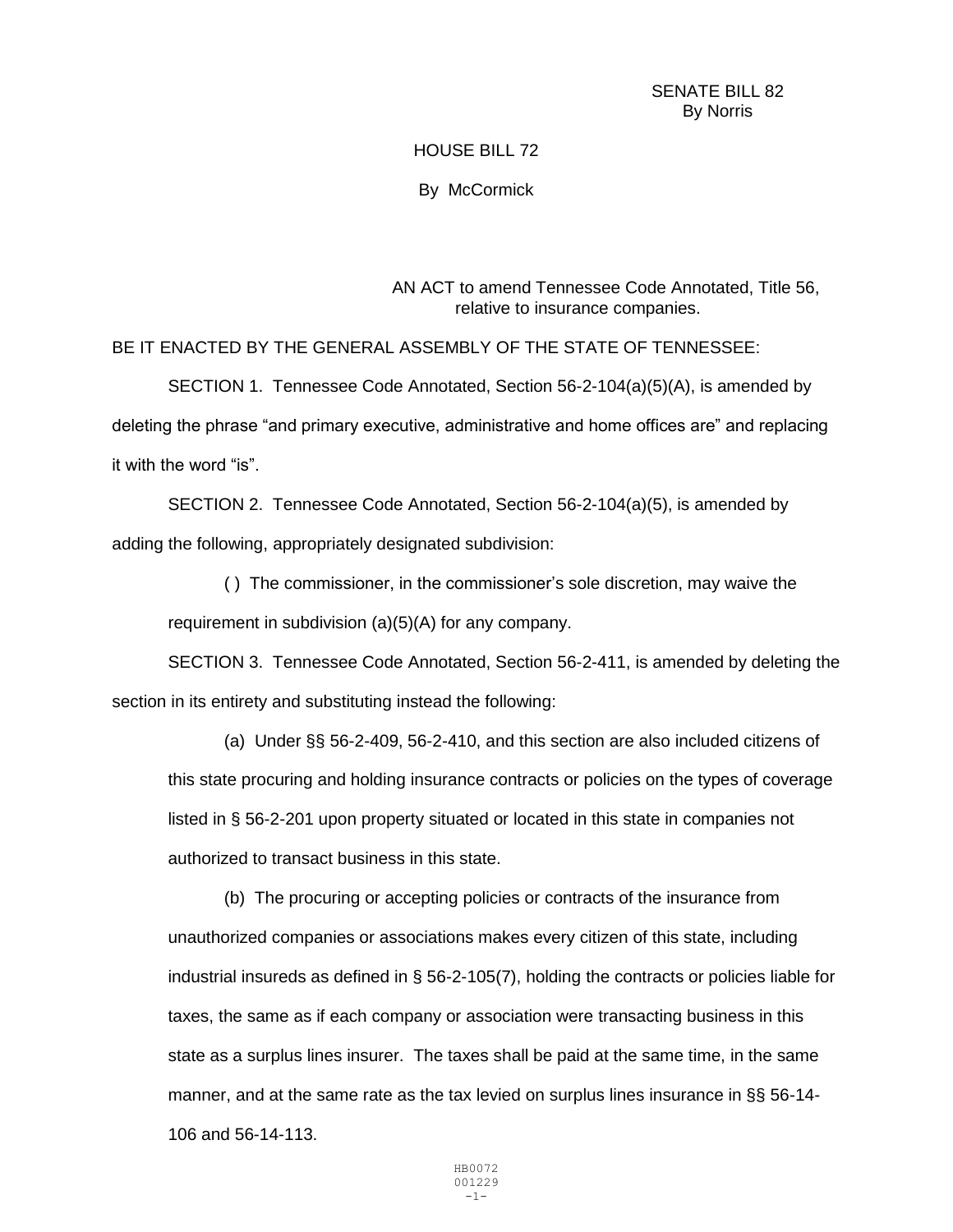SECTION 4. Tennessee Code Annotated, Section 56-4-205(a)(2), is amended by deleting the language "The taxes shall be payable on a quarterly basis with payments being due on or before June 1, August 20, December 1, and March 1. The taxes shall be payable on sworn return forms, which shall be furnished to the companies by the commissioner." and substituting instead the following language:

The taxes shall be reported and payable in an electronic format approved by the commissioner on a quarterly basis with payments being due on or before June 1, August 20, December 1, and March 1. The taxes shall be reported and payable on electronic return forms approved by the commissioner.

SECTION 5. Tennessee Code Annotated, Section 56-4-210(a), is amended by adding the phrase ", and other short-term investments," after the phrase "the cash deposits in regular established national or state banks or trust companies in this state" and before the phrase "on the basis of average daily balances".

SECTION 6. Tennessee Code Annotated, Section 56-4-210(b)(1), is amended by deleting the phrase "the amount that the company had invested on December 31 of the year preceding, and, on September 1 of each year, the amount the company had invested as of the preceding June 30, in Tennessee securities, and the amount that it had invested on that date" and substituting instead the phrase "the amount that the company had invested on March 31, June 30, September 30, and December 31 of the year preceding in Tennessee securities, and the amount that it had invested on those dates".

SECTION 7. Tennessee Code Annotated, Section 56-4-210(b)(2), is amended by deleting the phrase "If the report of the insurance company shows that the company, as of December 31 of the year preceding, or as of the preceding June 30 with respect to taxes due to be paid on September 1," and substituting instead the phrase "If the report of the insurance company shows that the company, as of March 31, June 30, September 30, and December 31 of the year preceding".

> HB0072 001229  $-2-$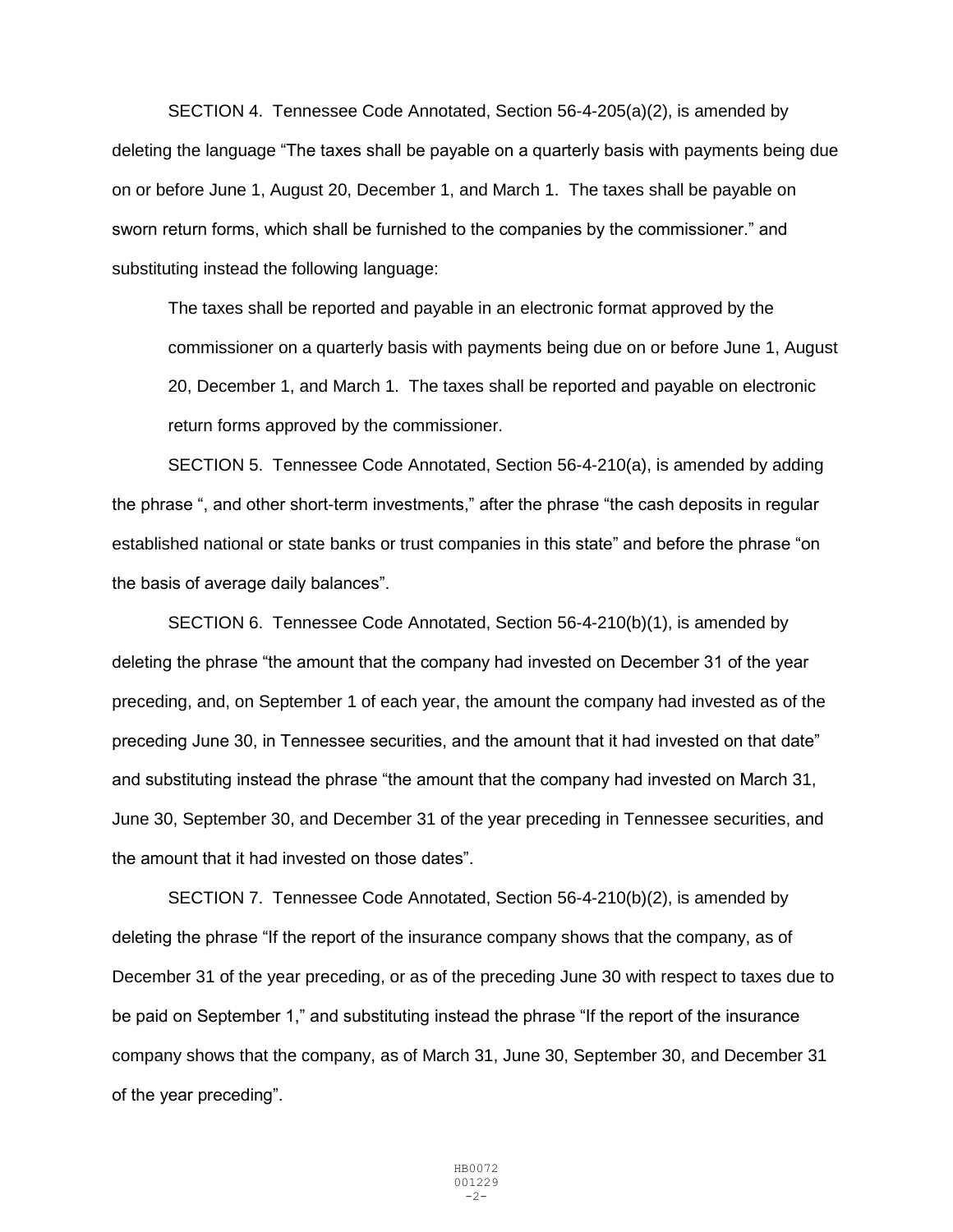SECTION 8. Tennessee Code Annotated, Section 56-4-210(b)(5), is amended by deleting the word "annual" after the phrase "extended at" and before the phrase "statement value" and substituting instead the words "each quarterly".

SECTION 9. Tennessee Code Annotated, Section 56-4-210(c)(1)(C), is amended by adding the phrase ", and other short-term investments," after the phrase "national or state banks or trust companies" and before the phrase "in such other state".

SECTION 10. Tennessee Code Annotated, Section 56-4-210(e)(2), is amended by adding the phrase "with cash and short-term investments based on average daily balances" at the end of the sentence.

SECTION 11. Tennessee Code Annotated, Section 56-4-212, is amended by deleting the section in its entirety and substituting instead the following:

The taxes imposed under this part shall be for the privilege of transacting business for each calendar quarter of each year but shall be measured by the gross premiums and consideration received by the respective companies during the quarter immediately preceding.

SECTION 12. Tennessee Code Annotated, Section 56-4-216(a), is amended by adding the following subdivision:

(3) For good cause shown, the commissioner may grant an exemption from the electronic reporting requirements of § 56-4-205 and permit timely filings and payments by nonelectronic means upon application made in advance of the delinquency date.

SECTION 13. Tennessee Code Annotated, Section 56-4-216(c), is amended by deleting the subsection in its entirety and substituting instead the following:

(c) Notwithstanding any other statutes of this state, no grace period for the filing of returns and payments shall be allowed.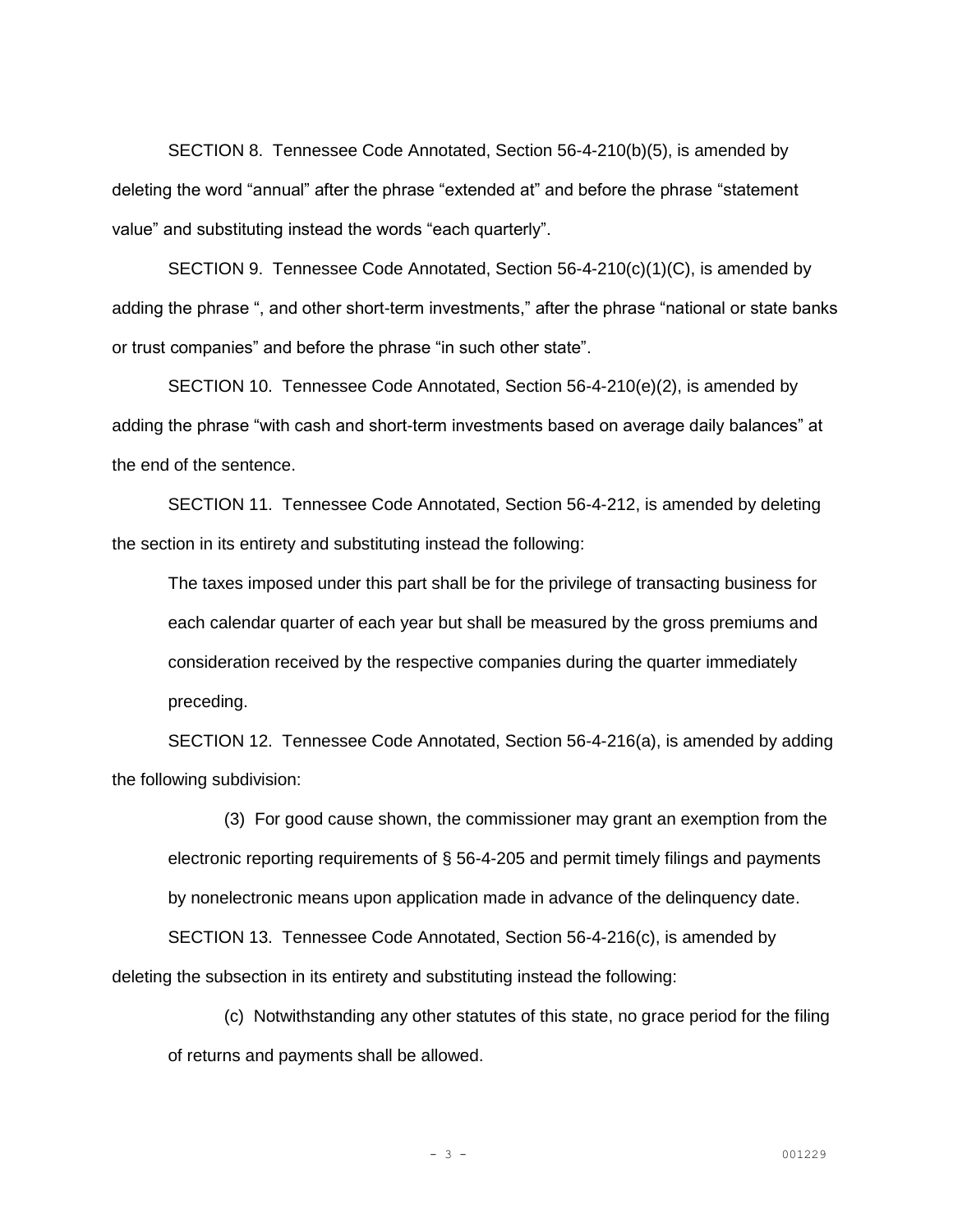(d) A premium tax return and payment made to the department shall not be considered as paid on or before the due date unless the premium tax return and payment are received in the office of the commissioner, in the electronic manner approved by the commissioner, on or before the due date.

(e) If an exemption is granted pursuant to subdivision  $(a)(3)$ , a premium tax return and payment made to the department shall not be considered as paid on or before the due date unless:

(1) The premium tax return and payment are received in the office of the commissioner on or before the due date;

(2) The premium tax return and payment bear a post office cancellation mark stamped by the United States postal service on or before the due date, or are mailed by certified or registered mail, or have a certificate of mailing on or before the due date. A premium tax return and payment received by the department bearing a metered mail stamp and no post office cancellation mark stamped by the United States postal service shall be deemed filed and received on the date the premium tax return arrives at the department;

(3) In the event a premium tax return and payment are mailed, but not received by the department, or received, and the cancellation mark is illegible or omitted, the return and payment shall be deemed filed and received, on the date they were mailed, if the sender establishes that the premium tax return and payment were deposited in the United States mail. In order to establish proof of mailing under these circumstances, a record authenticated by the United States postal service that the original mailing was sent registered mail, certified mail, or by certificate of mailing, shall be the only proof accepted by the department; or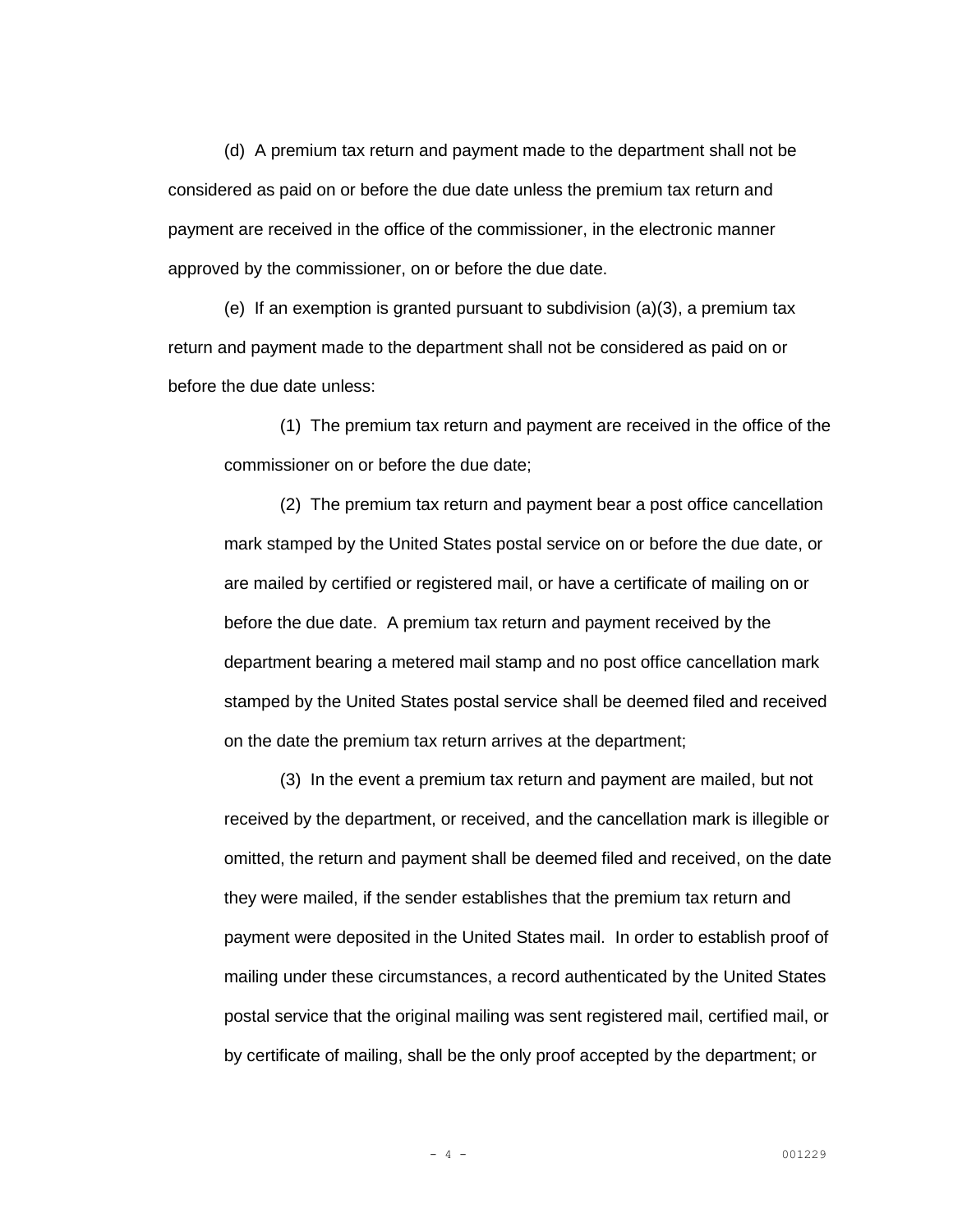(4) The premium tax and payment are received in a manner established by the commissioner by rules. The rules may provide for the filing of premium tax returns and payments to be made through electronic means. The commissioner is also authorized to promulgate rules that provide for a convenience fee to cover the cost of accepting electronic premium tax returns and payments. Any fee set by rule under the authority of this subdivision  $(e)(4)$ may be assessed in addition to any applicable penalty and interest. In no event shall the convenience fee exceed the actual costs incurred by the department in accepting electronic premium tax returns and payments.

SECTION 14. Tennessee Code Annotated, Section 56-4-218(b), is amended by deleting the subsection in its entirety and substituting instead the following:

(b) The time, period and manner of payment of the retaliatory tax shall be the same in all cases as that of the gross premium tax provided for in § 56-4-205, and no interest charges or credits shall be made or allowed for use or loss of use of funds due to any conflict of the time, period or manner of payment in this state and the time, period or manner in a foreign state or country.

SECTION 15. Tennessee Code Annotated, Section 56-14-106(a), is amended by deleting the subsection in its entirety and substituting instead the following:

(a) On a quarterly basis, the surplus lines agent shall promptly file with the commissioner on or before February 15 for the quarter ending the preceding December 31, on or before May 15 for the quarter ending the preceding March 31, on or before August 15 for the quarter ending the preceding June 30, and on or before November 15 for the quarter ending the preceding September 30, on forms and in the manner prescribed by the commissioner, a verified report of all surplus lines insurance

$$
-5-
$$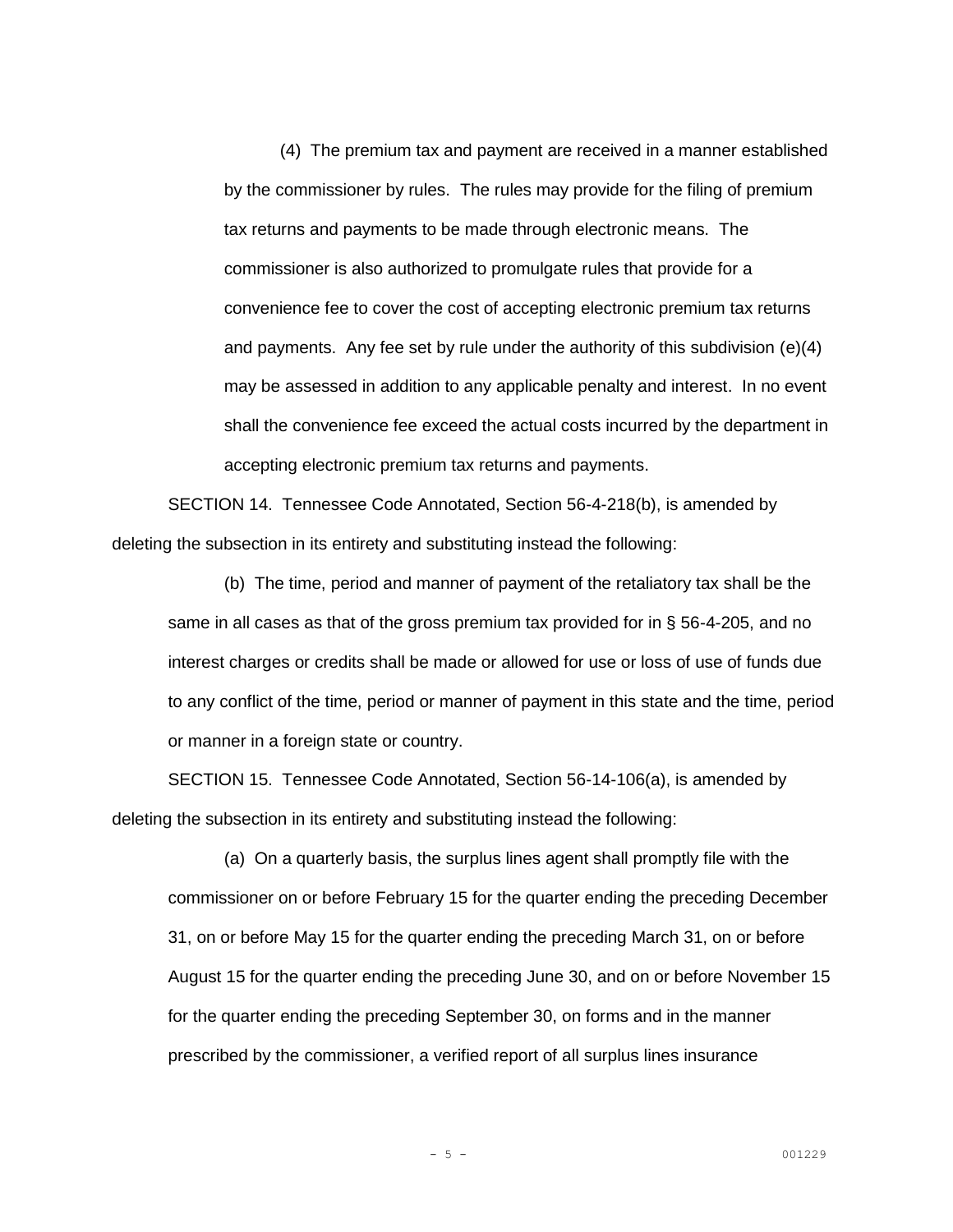transactions during the preceding quarter placed, procured, or effected for, or on behalf of, an insured whose home state is this state, showing:

(1) Aggregate gross premiums written;

(2) Aggregate return premiums;

(3) Amount of tax remitted to this state; and

(4) Except for insurance placed or procured on behalf of an exempt commercial purchaser, a sworn statement by the agent with regard to the coverages described in the report that, to the best of the agent's knowledge and belief, the agent could not reasonably procure such coverages from an admitted insurer.

SECTION 16. Tennessee Code Annotated, Section 56-14-106(b), is amended by deleting the subsection in its entirety and substituting instead the following:

(b) Within thirty (30) days of placing any new or renewal surplus lines contract endorsements to surplus lines contracts, the surplus lines agent shall make an affidavit for every new or renewed surplus lines insurance contract placed, procured or effected for, or on behalf of, an insured whose home state is this state within such calendar month, in the form prescribed by the commissioner. The affidavit shall be promptly filed with the commissioner or the commissioner's designee and shall include an affirmation that the agent is, after diligent effort, unable to procure from an admitted company or admitted companies the full amount of insurance required to protect the interest of the insured for each surplus lines insurance transaction except those procured or placed for exempt commercial purchasers.

SECTION 17. Tennessee Code Annotated, Section 56-14-113(b)(5), is amended by deleting the subdivision in its entirety and substituting instead the following: